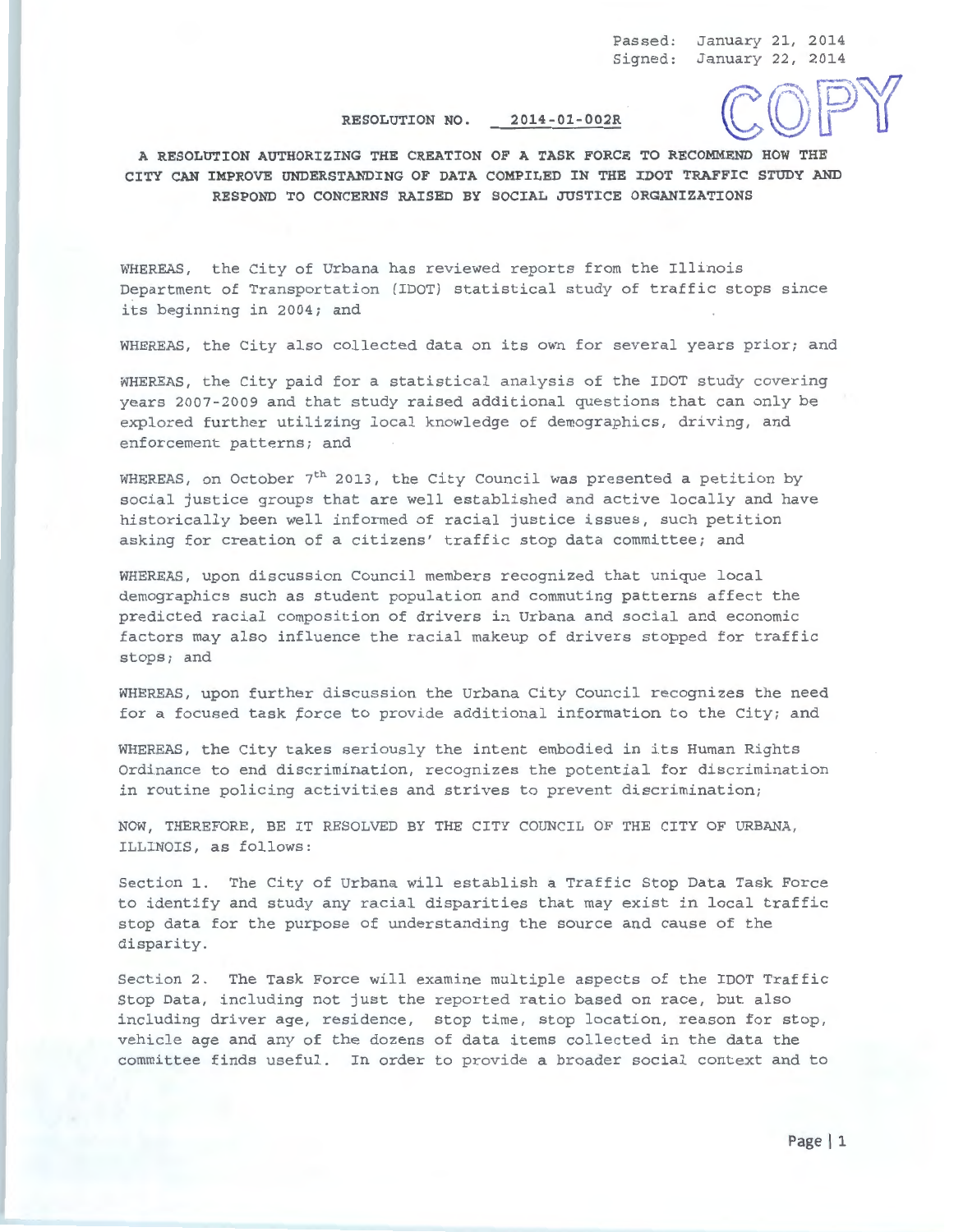

allow for comparisons and alternate analyses, the Task Force will also compile statistics from existing sources such as Census data, unemployment data, high school graduation rates, and incarceration data from the September 2013 study of the Champaign County justice system. For additional social context, the Task Force will consider the experience of traffic stops from the perspective of minority drivers.

Section 3. The Task Force shall be composed of 11 members. At least two members will have education and expertise in statistics. One council member may serve on the task force. One of the members will be a member of the Urbana Police Department or a department designee. Other members shall be chosen from applicants based upon their knowledge and understanding of sociology, law enforcement, or other relevant experience. Applicants are not required to live in the City of Urbana but should be representative of the ethnic mix of Urbana. Appointments to the Task Force and selection of a chair will be made by the Mayor with the approval of the City Council. Applications shall be received through February 2014 and the Task Force will be appointed in March 2014.

Section 4. The task force will establish a regular time and place for a monthly meeting in city facilities, following the Open Meetings Act. Meetings shall be video recorded, with video posted to the Urbana web site. Staff from the Urbana Human Relations Commission and Civilian Police Review Board will provide administrative support.

Section 5. The task force will provide at least bi-monthly progress reports to the City Council. The Mayor and City Council may submit questions to be researched by the Task Force.

Section 6. The task force will report preliminary findings, including any policy recommendations, in writing on or before April 30, 2015 with a public presentation and opportunities for the public to ask questions.

Section 7. The report will be available for public comment for a period of 30 days, and written comment received will be included in the final report.

**PASSED BY THE CITY COUNCIL** this  $21^{st}$  day of January 1977 1978.

AYES: Ammons, Brown, Jakobsson, Madigan, Marlin, Roberts, Smyth

NAYS:

ABSENT:

ABSTAINED: